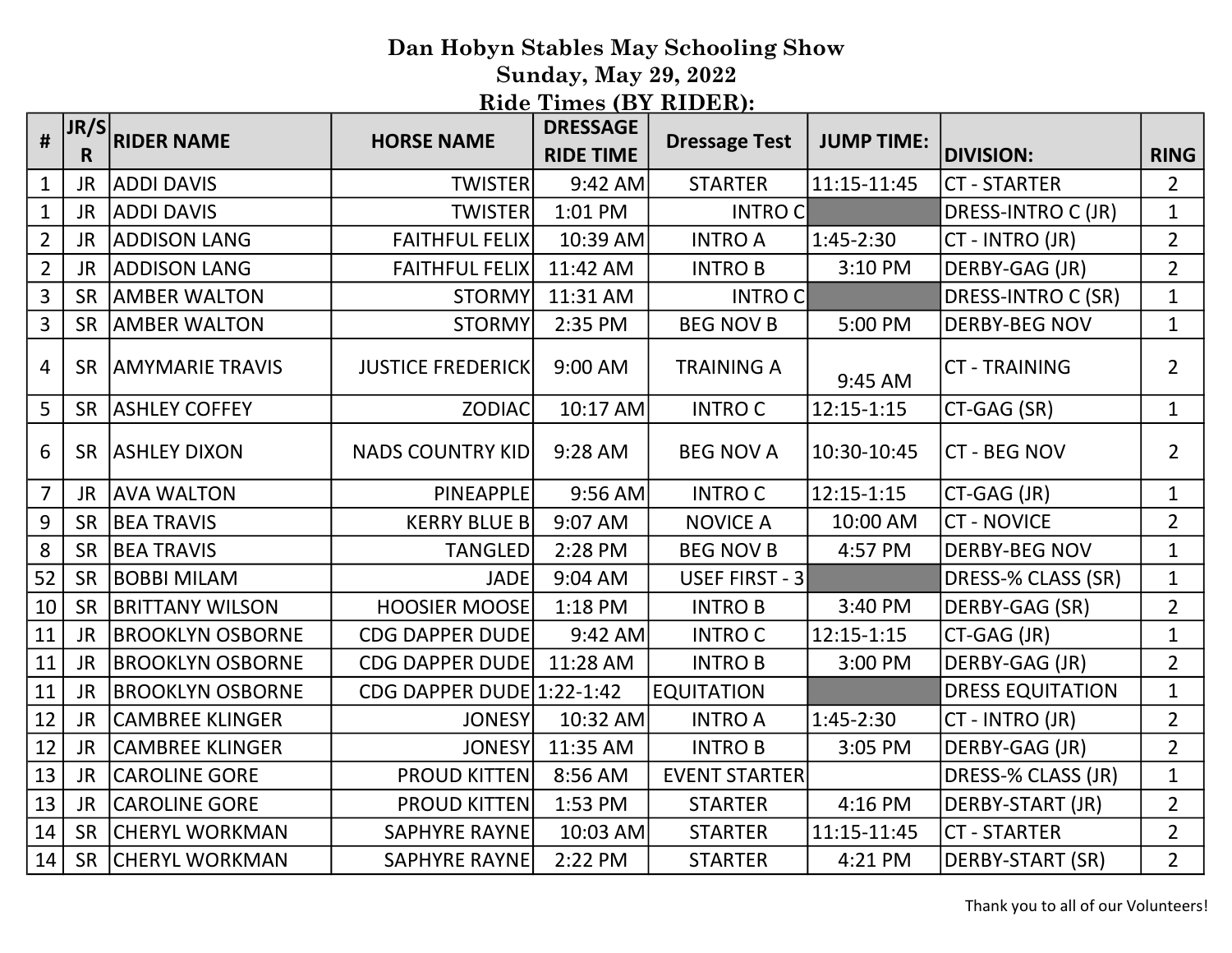Sunday, May 29, 2022

| #               | JR/S<br>R | <b>RIDER NAME</b>      | <b>HORSE NAME</b>                    | <b>DRESSAGE</b><br><b>RIDE TIME</b> | <b>Dressage Test</b>  | <b>JUMP TIME:</b> | <b>DIVISION:</b>        | <b>RING</b>    |
|-----------------|-----------|------------------------|--------------------------------------|-------------------------------------|-----------------------|-------------------|-------------------------|----------------|
| 15              | <b>SR</b> | DANIELLE RIDDELL       | <b>EAGLES DAWN</b>                   | 1:11 PM                             | <b>INTROB</b>         | 3:35 PM           | DERBY-GAG (SR)          | $\overline{2}$ |
| 16              | <b>SR</b> | <b>ELIZABETH HESS</b>  | <b>SPOT THE</b><br><b>DIFFERENCE</b> | 8:08 AM                             | USEF FIRST - 1        |                   | DRESS-% CLASS (SR)      | $\mathbf{1}$   |
| 16              | <b>SR</b> | <b>ELIZABETH HESS</b>  | <b>SPOT THE</b><br><b>DIFFERENCE</b> | 8:32 AM                             | USEF FIRST - 3        |                   | DRESS-% CLASS (SR)      | $\mathbf{1}$   |
| 18              | SR        | <b>HEATHER ABBOTT</b>  | <b>CODETTE M</b>                     | 9:21 AM                             | <b>BEG NOV A</b>      | 10:30-10:45       | <b>CT - BEG NOV</b>     | $2^{\circ}$    |
| 17              | SR        | <b>HEATHER ABBOTT</b>  | <b>OTTO</b>                          | 2:29 PM                             | <b>STARTER</b>        | 4:24 PM           | DERBY-START (SR)        | $\overline{2}$ |
| 19              | <b>SR</b> | <b>HOLLY MCPHERSON</b> | <b>NORMANDY B</b>                    | 9:56 AM                             | <b>STARTER</b>        | 11:15-11:45       | <b>CT - STARTER</b>     | $\overline{2}$ |
| 19              | <b>SR</b> | <b>HOLLY MCPHERSON</b> | <b>NORMANDY B</b>                    | 1:25 PM                             | <b>INTROB</b>         | 3:45 PM           | DERBY-GAG (SR)          | $\overline{2}$ |
| 19              | SR        | <b>HOLLY MCPHERSON</b> | <b>NORMANDY B</b>                    | 2:43 PM                             | <b>STARTER</b>        | 4:30 PM           | <b>DERBY-START (SR)</b> | $\overline{2}$ |
| 20              | <b>SR</b> | JAMIE EDWARDS          | <b>HUGO</b>                          | 8:16 AM                             | USEF TRAIN - 3        |                   | DRESS-% CLASS (SR)      | $\mathbf{1}$   |
| 21              | SR        | <b>JESSIE WARD</b>     | <b>ROAD RAGE</b>                     | 2:42 PM                             | <b>BEG NOV B</b>      | 5:03 PM           | <b>DERBY-BEG NOV</b>    | $\mathbf{1}$   |
| $\overline{22}$ | <b>JR</b> | JORDAN STEINKAMP       | <b>GHOST</b>                         | 8:40 AM                             | <b>USEF TRAIN - 1</b> |                   | DRESS-% CLASS (JR)      | $\mathbf{1}$   |
| 22              | JR.       | JORDAN STEINKAMP       | <b>GHOST</b>                         | 1:08 PM                             | <b>INTROC</b>         |                   | DRESS-INTRO C (JR)      | $\mathbf{1}$   |
| $\overline{22}$ | <b>JR</b> | JORDAN STEINKAMP       |                                      | GHOST 1:22-1:42                     | <b>EQUITATION</b>     |                   | <b>DRESS EQUITATION</b> | $\mathbf{1}$   |
| 23              | JR.       | <b>JOSIE FEWELL</b>    | <b>SHADOW HUNTER</b>                 | 9:35 AM                             | <b>INTRO C</b>        | 12:15-1:15        | CT-GAG (JR)             | $\mathbf{1}$   |
| 23              | JR.       | <b>JOSIE FEWELL</b>    | <b>SHADOW HUNTER</b>                 | 12:47 PM                            | <b>INTROC</b>         |                   | DRESS-INTRO C (JR)      | $\mathbf{1}$   |
| 23              | JR.       | <b>JOSIE FEWELL</b>    | SHADOW HUNTER 1:22-1:42              |                                     | <b>EQUITATION</b>     |                   | <b>DRESS EQUITATION</b> | $\mathbf{1}$   |
| 24              | <b>JR</b> | <b>JULY OWEN</b>       | UMA ZUMA                             | 9:49 AM                             | <b>INTROC</b>         | $12:15 - 1:15$    | CT-GAG (JR)             | $\mathbf{1}$   |
| 24              | JR.       | <b>JULY OWEN</b>       | UMA ZUMA                             | 11:56 AM                            | <b>INTROB</b>         | 3:50 PM           | DERBY-GAG (JR)          | $2^{\circ}$    |
| 24              | <b>JR</b> | <b>JULY OWEN</b>       | UMA ZUMA 1:22-1:42                   |                                     | <b>EQUITATION</b>     |                   | <b>DRESS EQUITATION</b> | $\mathbf{1}$   |
| 25              | SR        | <b>KELLY PEINE</b>     | JERICO                               | 8:00 AM                             | USEF TRAIN - 3        |                   | DRESS-% CLASS (SR)      | $\mathbf{1}$   |
| 26              | <b>JR</b> | <b>KIERRA BONNEY</b>   | MGS CALYPSO                          | 11:49 AM                            | <b>INTROB</b>         | 3:15 PM           | DERBY-GAG (JR)          | $\overline{2}$ |
| 26              | JR        | <b>KIERRA BONNEY</b>   | MGS CALYPSO                          | 12:40 PM                            | <b>INTRO C</b>        |                   | DRESS-INTRO C (JR)      | $\mathbf{1}$   |
| 26              | <b>JR</b> | KIERRA BONNEY          | MGS CALYPSO 1:22-1:42                |                                     | <b>EQUITATION</b>     |                   | <b>DRESS EQUITATION</b> | $\mathbf{1}$   |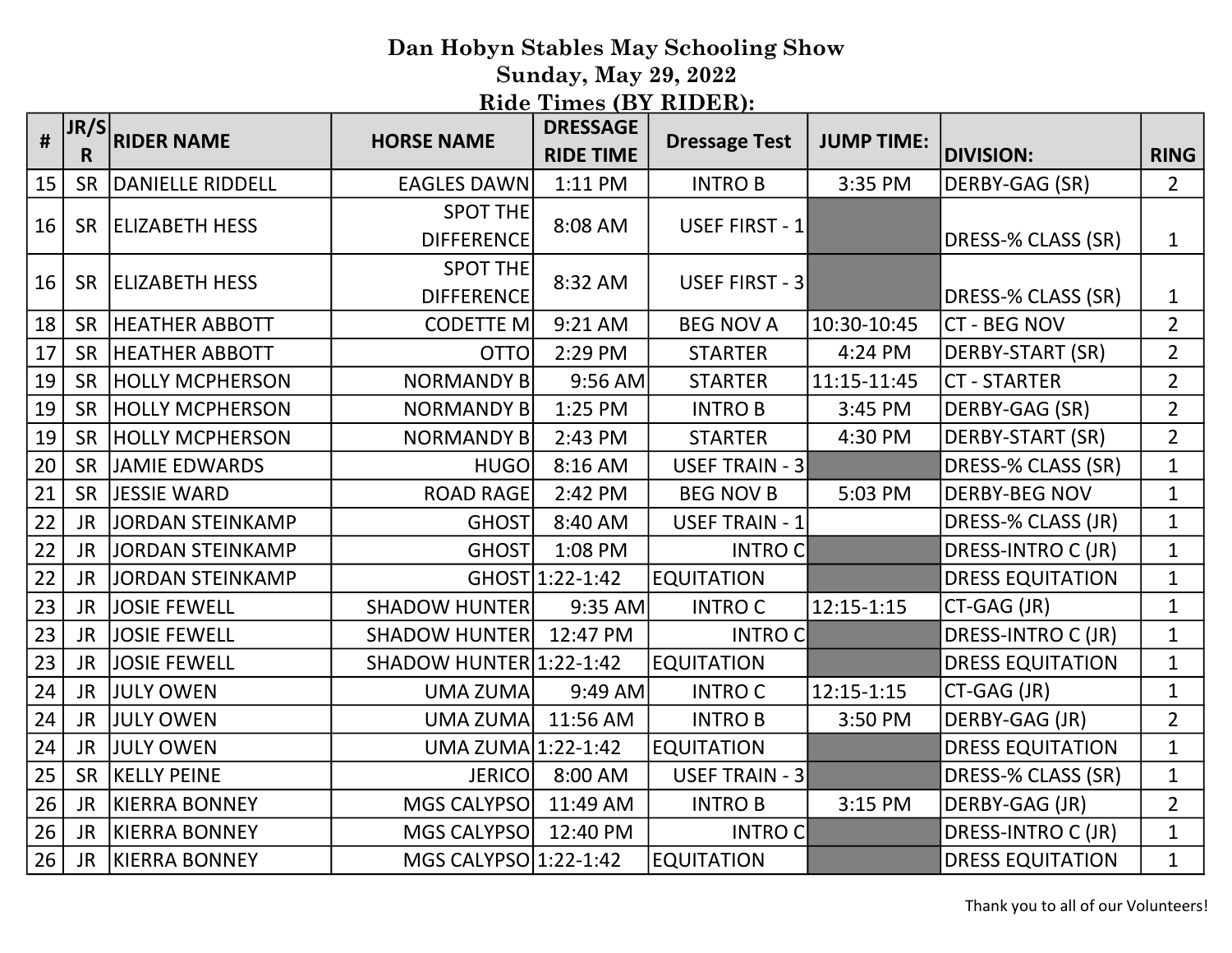Sunday, May 29, 2022

| #  | JR/S<br>R | <b>RIDER NAME</b>                    | <b>HORSE NAME</b>                    | <b>DRESSAGE</b><br><b>RIDE TIME</b> | <b>Dressage Test</b>   | <b>JUMP TIME:</b> | <b>DIVISION:</b>        | <b>RING</b>    |
|----|-----------|--------------------------------------|--------------------------------------|-------------------------------------|------------------------|-------------------|-------------------------|----------------|
| 28 | SR        | LINDSAY WOOD                         | <b>CHAI LATTE</b>                    | 11:21 AM                            | <b>INTRO A</b>         | $1:45-2:30$       | CT - INTRO (SR)         | $\overline{2}$ |
| 27 | SR        | LINDSAY WOOD                         | <b>SASCHA</b>                        | 2:49 PM                             | <b>BEG NOV B</b>       | 5:06 PM           | <b>DERBY-BEG NOV</b>    | $\mathbf{1}$   |
| 29 | <b>SR</b> | <b>LINDSEY SMITH</b>                 | <b>PAINT SHAKER</b>                  | 2:21 PM                             | <b>BEG NOV B</b>       | 4:54 PM           | <b>DERBY-BEG NOV</b>    | $\mathbf{1}$   |
| 30 | <b>SR</b> | <b>LISA LONG</b>                     | <b>ACE</b>                           | 2:14 PM                             | <b>BEG NOV B</b>       | 4:51 PM           | <b>DERBY-BEG NOV</b>    | $\mathbf{1}$   |
| 32 | JR.       | <b>LUCY ELLIS</b>                    | <b>TORNADO ALLEY</b>                 | 8:24 AM                             | <b>EVENT TRAIN - A</b> |                   | DRESS-% CLASS (JR)      | $\mathbf{1}$   |
| 31 | JR        | <b>LUCY ELLIS</b>                    | <b>COMING IN HOT</b>                 | $9:12$ AM                           | <b>EVENT BEG NOV-A</b> |                   | DRESS-% CLASS (JR)      | $\mathbf{1}$   |
| 31 | <b>JR</b> | <b>LUCY ELLIS</b>                    | <b>COMING IN HOT</b>                 | 2:00 PM                             | <b>BEG NOV B</b>       | 4:45 PM           | <b>DERBY-BEG NOV</b>    | $\mathbf{1}$   |
| 31 | <b>JR</b> | LUCY ELLIS                           | COMING IN HOT 1:22-1:42              |                                     | <b>EQUITATION</b>      |                   | <b>DRESS EQUITATION</b> | $\mathbf{1}$   |
| 33 | <b>SR</b> | <b>MADELINE</b><br><b>HOFMEISTER</b> | <b>NEVADA'S RISING</b><br><b>SUN</b> | 10:31 AM                            | <b>INTROC</b>          | 12:15-1:15        | CT-GAG (SR)             | $\mathbf{1}$   |
| 33 | SR        | <b>MADELINE</b><br><b>HOFMEISTER</b> | <b>NEVADA'S RISING</b><br><b>SUN</b> | 12:50 PM                            | <b>INTROB</b>          | 3:20 PM           | DERBY-GAG (SR)          | $\overline{2}$ |
| 34 | <b>SR</b> | <b>MEG BUTCHER</b>                   | <b>STORMY</b>                        | 9:49 AM                             | <b>STARTER</b>         | 11:15-11:45       | <b>CT - STARTER</b>     | $\overline{2}$ |
| 34 | <b>SR</b> | <b>MEG BUTCHER</b>                   | <b>STORMY</b>                        | 12:57 PM                            | <b>INTROB</b>          | 3:25 PM           | DERBY-GAG (SR)          | $\overline{2}$ |
| 35 | <b>SR</b> | <b>MELANIE ATKINS</b>                | <b>HE'S TRYING</b>                   | 2:36 PM                             | <b>STARTER</b>         | 4:27 PM           | DERBY-START (SR)        | $\overline{2}$ |
| 36 | <b>JR</b> | <b>MELISSA TILDEN</b>                | <b>CHIPS AHOY</b>                    | 10:46 AM                            | <b>INTRO A</b>         | 1:45-2:30         | CT - INTRO (JR)         | $\overline{2}$ |
| 36 | <b>JR</b> | <b>MELISSA TILDEN</b>                | <b>CHIPS AHOY</b>                    | 12:54 PM                            | <b>INTROC</b>          |                   | DRESS-INTRO C (JR)      | $\mathbf{1}$   |
| 37 | <b>JR</b> | <b>MIA SCHNATZMEYER</b>              | <b>MUSTANGO</b>                      | 10:03 AM                            | <b>INTRO C</b>         | $12:15 - 1:15$    | CT-GAG (JR)             | $\mathbf{1}$   |
| 38 | SR        | <b>NICOLE HUNT</b>                   | <b>BENNIE</b>                        | 2:07 PM                             | <b>BEG NOV B</b>       | 4:48 PM           | <b>DERBY-BEG NOV</b>    | $\mathbf{1}$   |
| 39 | <b>SR</b> | <b>ROBIN DRIGGERS</b>                | <b>KERMIT</b>                        | 10:24 AM                            | <b>INTROC</b>          | 12:15-1:15        | CT-GAG (SR)             | $\mathbf{1}$   |
| 40 | <b>SR</b> | <b>ROBIN DRIGGERS</b>                | <b>FORTUNE</b>                       | 11:14 AM                            | <b>INTRO A</b>         | $1:45-2:30$       | CT - INTRO (SR)         | $\overline{2}$ |
| 42 | JR.       | <b>ROUX WOOD</b>                     | <b>TIGER LILY</b>                    | 10:53 AM                            | <b>INTRO A</b>         | $1:45-2:30$       | CT - INTRO (JR)         | $\overline{2}$ |
| 41 | <b>JR</b> | <b>ROUX WOOD</b>                     | <b>SCOUT</b>                         | 1:39 PM                             | <b>STARTER</b>         | 4:10 PM           | DERBY-START (JR)        | $\overline{2}$ |